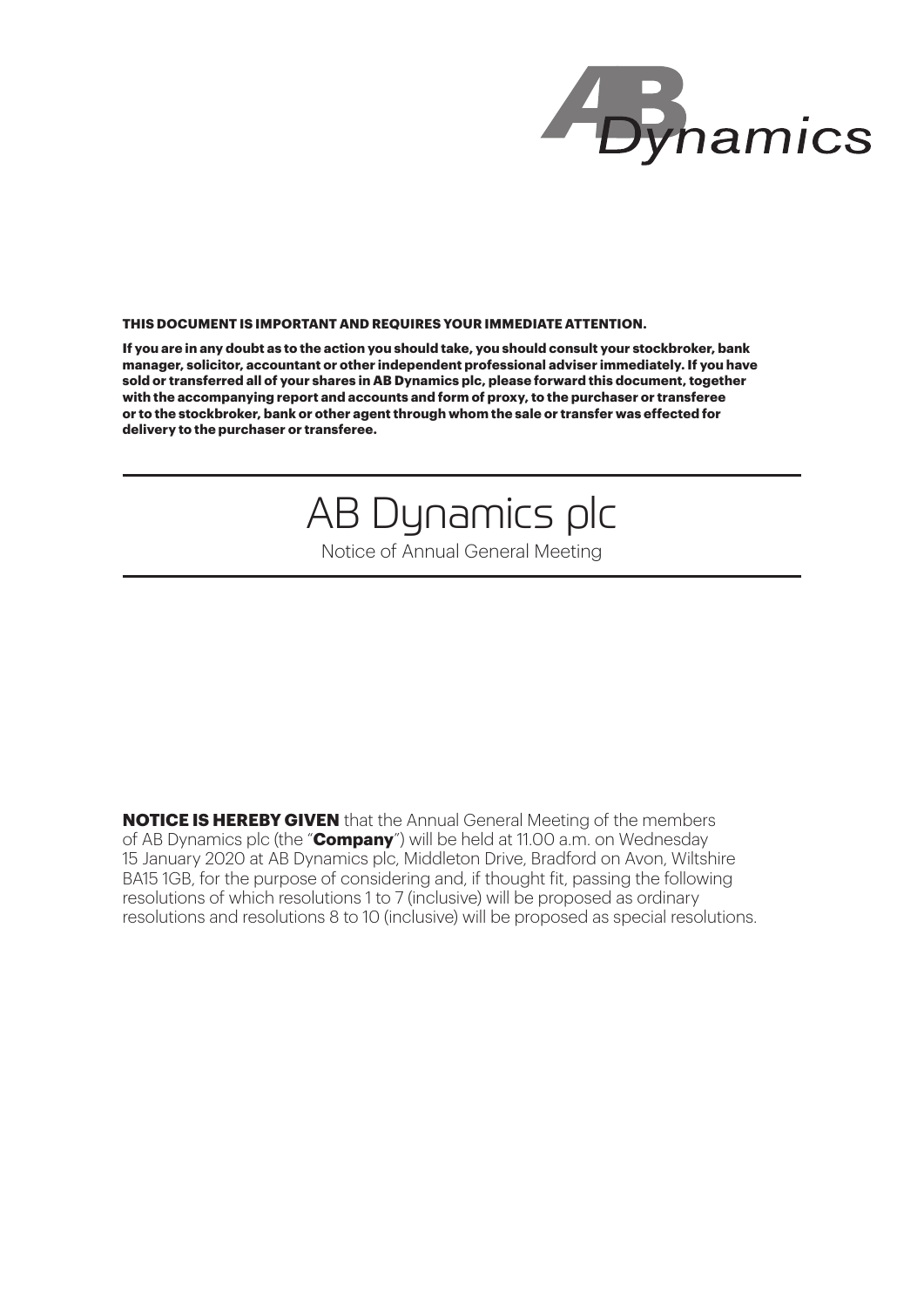# $\sqrt{I}$

## **ORDINARY RESOLUTIONS**

- To receive and adopt the annual accounts of the Company for the year ended 31 August 2019, together with the reports of the directors of the Company (the "Directors") and the auditors on those accounts.
- 2. To declare a final dividend of 2.79 pence per share, to be paid to all shareholders on the register of members as at 3 January 2020.
- 3. To re-appoint Sarah Matthews-DeMers as a Director of the Company.
- 4. To re-elect Matthew Hubbard, who retires by rotation, as a Director of the Company.
- 5. To re-elect Richard Hickinbotham, who retires by rotation, as a Director of the Company.
- 6. To re-appoint Crowe U.K. LLP as auditors from the conclusion of this meeting until the conclusion of the next Annual General Meeting of the Company and to authorise the Directors to fix the auditors' remuneration.
- 7. That, in substitution for any previous authority but without prejudice to any allotment of shares or grant of rights already made, offered or agreed to be made pursuant to such authorities, the Directors from time to time be and they are hereby generally and unconditionally authorised for the purpose of section 551 of the Companies Act 2006 (the "**Act**") to allot shares of the Company and/or grant rights to subscribe for, or convert any securities into, shares of the Company up to an aggregate nominal amount of £74,838 being approximately one-third of the current issued share capital of the Company provided that this authority shall expire (unless previously renewed, varied or revoked by the Company in general meeting) at the conclusion of the next Annual General Meeting of the Company or 15 months after the passing of this resolution (if earlier) except that the Directors may before the expiry of such period make an offer or agreement which would or might require shares to be allotted or rights granted after the expiry of such period and the Directors may allot shares or grant rights in pursuance of that offer or agreement as if this authority had not expired.

## **SPECIAL RESOLUTIONS**

- 8. That, subject to the passing of resolution 7 above, the Directors be empowered pursuant to section 571 of the Act to allot equity securities (within the meaning of section 560 of the Act) for cash pursuant to the authority conferred by resolution 7 above as if section 561 of the Act did not apply to such allotment, provided that this power shall be limited to the allotment of equity securities as follows:
	- (a) the allotment of equity securities in connection with any offer by way of rights or an open offer of relevant equity securities where the equity securities respectively attributed to the interests of all holders of relevant equity securities are proportionate (as nearly as may be) to the respective numbers of relevant equity securities held by them but subject to such exclusions or other arrangements

as the Directors may deem necessary or expedient to deal with equity securities which represent fractional entitlements or on account of either legal or practical problems arising in connection with the laws or requirements of any regulatory or other authority in any jurisdiction; and

(b) otherwise than pursuant to paragraph (a) above, up to an aggregate nominal amount of £11,225 being approximately 5 per cent. of the current issued share capital of the Company;

 provided that the powers conferred by this resolution shall expire (unless previously renewed, varied or revoked by the Company in general meeting) on a date which is the earlier of 15 months from the date of the passing of this resolution and the conclusion of the next Annual General Meeting of the Company (the "**Section 571 Period**") but so that the Company may at any time prior to the expiry of the Section 571 Period make an offer or agreement which would or might require equity securities to be allotted pursuant to these authorities after the expiry of the Section 571 Period and the Directors may allot equity securities in pursuance of such offer or agreement as if the authorities hereby conferred had not expired.

- 9. That, subject to the passing of resolution 7 above, the Directors be empowered pursuant to section 571 of the Act and in addition to any authority granted under resolution 8, to allot equity securities (within the meaning of section 560 of the Act) for cash pursuant to the authority conferred by resolution 7 above as if section 561 of the Act did not apply to such allotment, provided that this power shall be limited to the allotment of equity securities as follows:
	- (a) up to an aggregate nominal amount of £11,225 being approximately 5 per cent. of the current issued share capital of the Company; and
	- (b) used only for the purposes of financing (or refinancing, if the authority is to be used within six months after the original transaction) a transaction which the Directors determine to be an acquisition or other capital investment and which is announced contemporaneously with the issue, or which has taken place in the preceding six-month period and is disclosed in the announcement of the issue;

 provided that the powers conferred by this resolution shall expire (unless previously renewed, varied or revoked by the Company in general meeting) on a date which is the earlier of 15 months from the date of the passing of this resolution and the conclusion of the next Annual General Meeting of the Company (the "**Section 571 Period**") but so that the Company may at any time prior to the expiry of the Section 571 Period make an offer or agreement which would or might require equity securities to be allotted pursuant to these authorities after the expiry of the Section 571 Period and the Directors may allot equity securities in pursuance of such offer or agreement as if the authorities hereby conferred had not expired.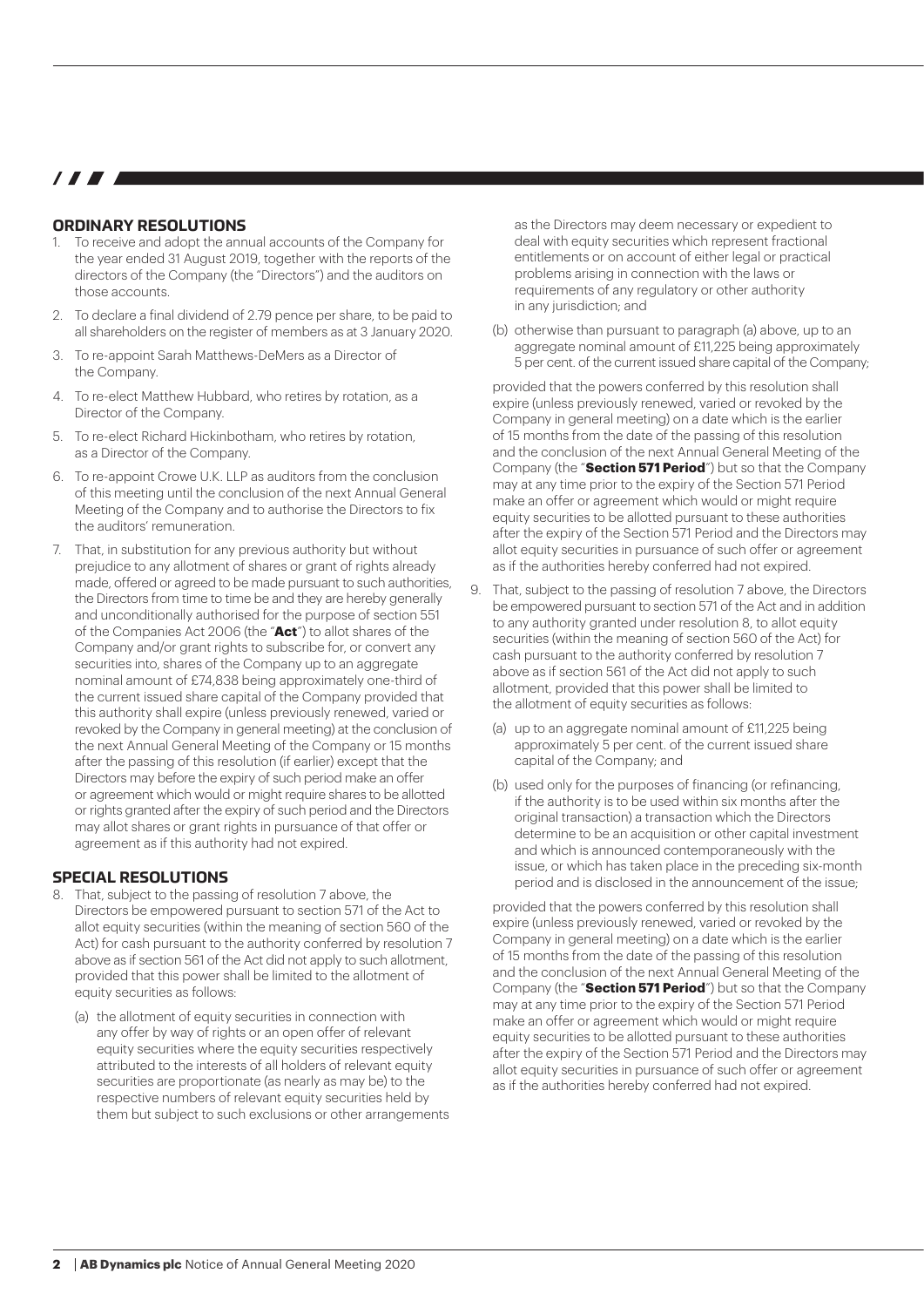- 10. That the Company be generally and unconditionally authorised to make market purchases (within the meaning of section 693(4) of the Companies Act 2006) of ordinary shares of £0.01 each in the capital (the "Ordinary Shares") of the Company on such terms and in such manner as the Directors think fit provided that:
	- (a) the maximum number of Ordinary Shares hereby authorised to be purchased is 2,245,147 (representing 10 per cent. of the Company's issued ordinary share capital as at 17 December 2019 being the last business day prior to the publication of this Notice);
	- (b) the minimum price (excluding expenses) which may be paid for an Ordinary Share is £0.01;
	- (c) the maximum price (excluding expenses) which may be paid for each Ordinary Share is an amount equal to 105 per cent of the average of the estimated market value of an Ordinary Share for the five business days immediately preceding the date on which such share is contracted to be purchased; and
	- (d) the authority conferred by this resolution shall expire on the earlier of the date which is 15 months after the date on which this resolution is passed and the date of the next annual general meeting of the Company save that the Company may, before the expiry of the authority granted by this resolution, make a contract for the purchase of Ordinary Shares which would or might be executed wholly or partly after the expiry of such authority.

By Order of the Board

### **Felicity Jackson**

Company Secretary 18 December 2019

Registered office: AB Dynamics plc Middleton Drive Bradford on Avon Wiltshire BA15 1GB

Registered number: 08393914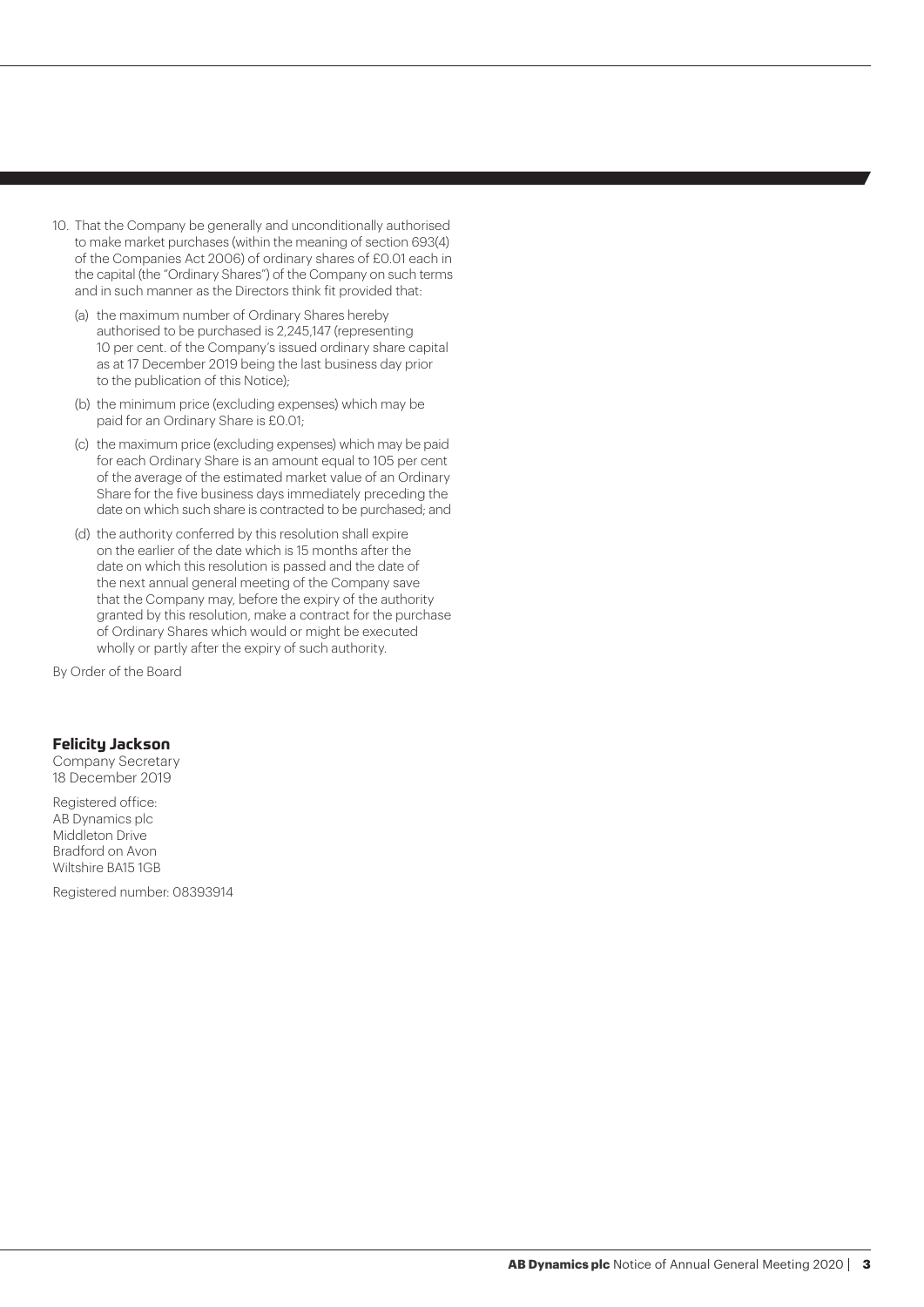# $\sqrt{I}$

## **Action to be Taken**

Each shareholder is entitled to appoint one or more proxies to attend, speak and vote instead of that shareholder. A proxy need not be a shareholder.

Shareholders should kindly complete and return the enclosed form of proxy as soon as possible, whether or not they expect to be able to attend the Annual General Meeting. Return of a form of proxy will not prevent a shareholder from attending, speaking and voting in person at the meeting if that shareholder so wishes and is so entitled. If you are a CREST member you can submit your proxy electronically, through the CREST system by completing and transmitting a CREST proxy instruction as described in the Notes to this Circular and in the Form of Proxy.

### **Recommendation**

The Board is of the opinion that these proposals are in the best interests of the Company and its shareholders as a whole. Accordingly, the Directors unanimously recommend all shareholders to vote in favour of the resolutions, as they intend to do in respect of their own beneficial shareholdings.

Explanatory notes in respect of the resolutions proposed are set out in the Appendix to this Notice.

#### **NOTES**

- 1. Only holders of ordinary shares are entitled to attend and vote at the Annual General Meeting. A member is entitled to appoint another person as his proxy to exercise all or any of his rights to attend, to speak and to vote at the meeting. A member may appoint more than one proxy in relation to the meeting, provided that each proxy is appointed to exercise the rights attached to a different share or shares held by the relevant member. A proxy need not be a member of the Company.
- 2. A form of proxy is enclosed with this Notice and instructions for completion are shown on the form. To appoint a proxy, the form of proxy, and any power of attorney or other authority under which it is executed (or a duly certified copy of any such power or authority), must be completed and deposited with the Company's registrars, Share Registrars Limited at The Courtyard, 17 West Street, Farnham, Surrey GU9 7DR or by fax on 01252 719 232 or by email to voting@shareregistrars.uk.com, in each case so as to arrive no later than 11.00 a.m. on 13 January 2020, being 48 hours (ignoring any part of any day that is not a working day) before the start of the Annual General Meeting. Completion of a form of proxy (or any CREST Proxy Instruction, as described in paragraphs 5 to 8) will not preclude members attending and voting in person at the Annual General Meeting, should they so wish.
- 3. In the case of joint shareholders, the signature of the senior shareholder (seniority to be determined by the order in which the names stand in the register of members) shall be accepted to the exclusion of all other joint holders. The names of all joint shareholders should be stated at the top of the form.
- 4. In order to have the right to attend and vote at the meeting (and also for the purpose of determining how many votes a person entitled to attend and vote may cast), a person must be entered on the register of members of the Company at 11.00 a.m. on 13 January 2020, being 48 hours (ignoring any part of any day that is not a working day) before the start of the Annual General Meeting, or, in the event of any adjournment, 48 hours before the start of the adjourned meeting (ignoring any part of any day that is not a working day). Changes to entries on the register of members after this time shall be disregarded in determining the rights of any person to attend or vote at the Annual General Meeting.
- 5. CREST members who wish to appoint a proxy or proxies through the CREST electronic proxy appointment service may do so by using the procedures described in the CREST Manual (available via www.euroclear.com/CREST). CREST personal members or other CREST sponsored members, and those CREST members who have appointed a voting service provider(s), should refer to their CREST sponsor or voting service provider(s) who will be able to take the appropriate action on their behalf.
- 6. In order for a proxy appointment or instruction made using the CREST service to be valid, the appropriate CREST message (a "**CREST Proxy Instruction**") must be properly authenticated in accordance with Euroclear UK & Ireland Limited's ("**Euroclear**") specifications and must contain the information required for such instruction, as described in the CREST Manual. The message, regardless of whether it constitutes the appointment of a proxy or is an amendment to the instruction given to a previously appointed proxy must, in order to be valid, be transmitted so as to be received by the issuer's agent (ID 7RA36) by the latest time for the receipt of proxy appointments specified in paragraph 2 above. For this purpose, the time of receipt will be taken to be the time (as determined by the timestamp applied to the message by the CREST Application Host) from which the issuer's agent is able to retrieve the message by enquiry to CREST in the manner prescribed by CREST. After this time any change of instructions to proxies appointed through CREST should be communicated to the appointee through other means.
- 7. CREST members and, where applicable, their CREST sponsors, or voting service providers should note that Euroclear does not make available special procedures in CREST for any particular message. Normal system timings and limitations will, therefore, apply in relation to the input of CREST proxy instructions. It is the responsibility of the CREST member concerned to take (or, if the CREST member is a CREST personal member, or sponsored member, or has appointed a voting service provider, to procure that his CREST sponsor or voting service provider(s) take(s)) such action as shall be necessary to ensure that a message is transmitted by means of the CREST system by any particular time. In this connection, CREST members and, where applicable, their CREST sponsors or voting service providers are referred, in particular, to those sections of the CREST Manual concerning practical limitations of the CREST system and timings.
- 8. The Company may treat as invalid a CREST proxy instruction in the circumstances set out in Regulation 35(5)(a) of the Uncertificated Securities Regulations 2001
- 9. Any corporation which is a member can appoint one or more corporate representatives who may exercise on its behalf all of the powers as a member provided that no more than one corporate representative exercises powers over the same share.
- 10. Any member attending the meeting has the right to ask questions. The Company must cause to be answered any such question relating to the business dealt with at the meeting but no such answer need be given if (a) to do so would interfere unduly with the preparation for the meeting or involve the disclosure of confidential information, (b) the answer has already been given on a website in the form of an answer to a question, or (c) it is undesirable in the interests of the Company or the good order of the meeting that the question be answered.
- 11. As at 17 December 2019 (being the last business day prior to the publication of this Notice), the Company's issued ordinary share capital consisted of 22,451,478 ordinary shares of 1 pence each, carrying one vote each. Therefore, the total voting rights in the Company as at 17 December 2019 were 22,451,478.
- 12. A copy of this Notice, and other information required by section 311A of the Act, can be found at www.abdplc.com
- 13. You may not use any electronic address (within the meaning of section 333(4) of the Act) provided in this Notice or in any related documents (including the Chairman's letter and form of proxy) to communicate with the Company for any purposes other than those expressly stated.
- 14. Your personal data includes all data provided by you, or on your behalf, which relates to you as a shareholder, including your name and contact details, the votes you cast and your Reference Number (attributed to you by the Company). The Company determines the purposes for which and the manner in which your personal data is to be processed. The Company and any third party to which it discloses the data (including the Company's registrars) may process your personal data for the purposes of compiling and updating the Company's records, fulfilling its legal obligations and processing the shareholder rights you exercise.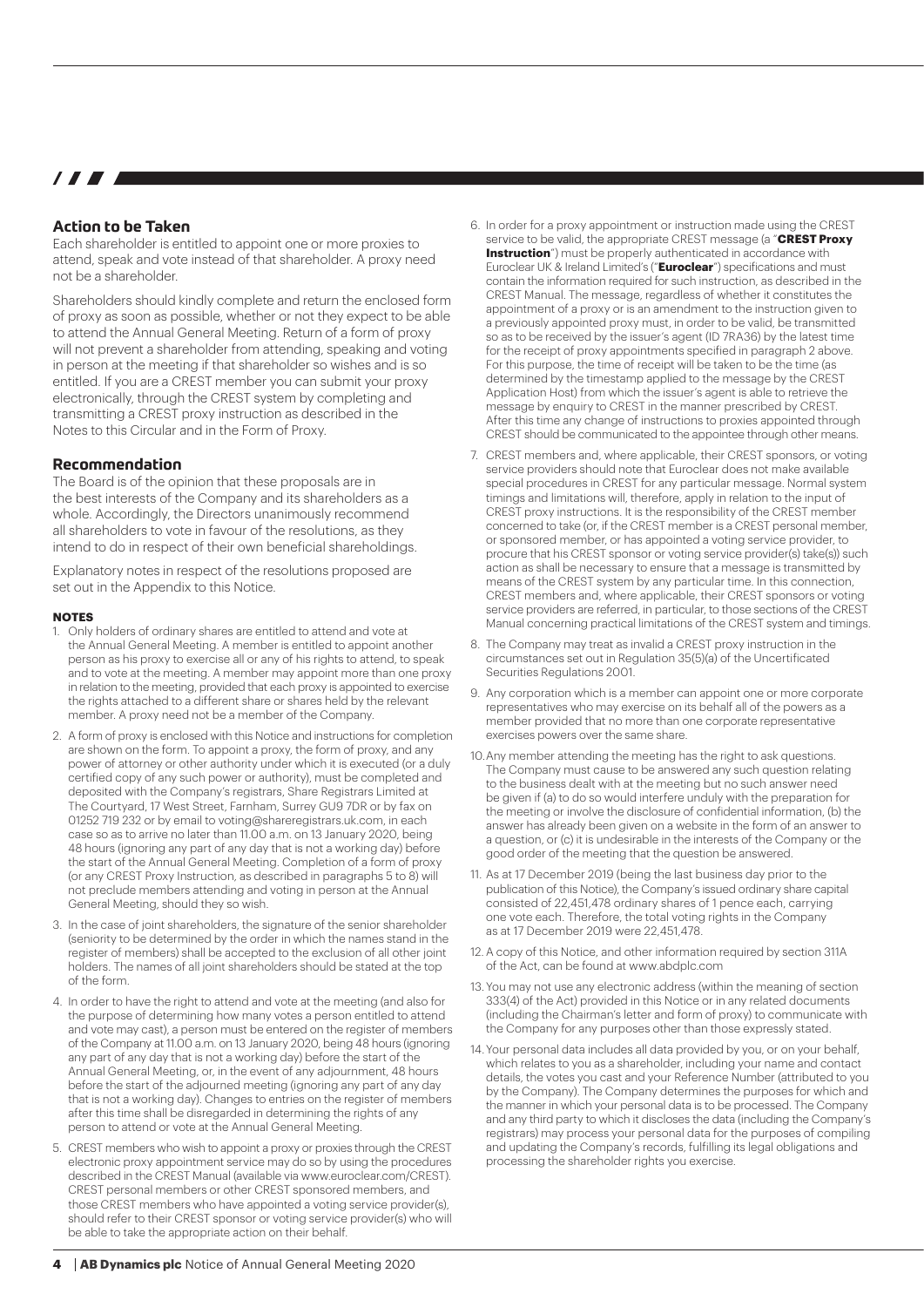# **Resolution 1 – Annual report and accounts**

The Directors must present the annual audited accounts of the Company and the Directors' and Auditors' Reports for the year ended 31 August 2019 ("**2019 Annual Report**") to shareholders at the meeting. You are voting to receive the 2019 Annual Report. Detailed information is contained within the 2019 Annual Report.

# **Resolution 2 – Declaration of dividend**

Final dividends must be approved by shareholders but cannot exceed the amount recommended by the Directors. The Directors propose a final dividend of 2.79 pence per ordinary share. If approved, the dividend is expected to be paid to shareholders on the register of members as of 3 January 2020. An interim dividend of 1.61 pence per share was paid during the year, making a total dividend distribution for the year of 4.40 pence per ordinary share.

## **Resolution 3 – Appointment of Sarah Matthews-DeMers**

Under the Company's Articles of Association, a Director appointed by the Board shall hold office only until the next following Annual General Meeting when he/she shall retire and be eligible for re-appointment. Accordingly, since Sarah Matthews-DeMers was appointed as a Director on 4 November 2019 she is required to retire and Sarah Matthews-DeMers is willing to stand for re-appointment. Biographical details of Sarah Matthews-De-Mers can be found at www.abdplc.com

# **Resolution 4 – Reappointment of Matthew Hubbard**

Under the Company's Articles of Association, one third of the Directors are required to retire from office by rotation each year. Matthew Hubbard is required to retire by rotation and is willing to stand for reappointment as a Director. Biographical details of Matthew Hubbard can be found at www.abdplc.com

# **Resolution 5 – Reappointment of Richard Hickinbotham**

Under the Company's Articles of Association, one third of the Directors are required to retire from office by rotation each year. Richard Hickinbotham is required to retire by rotation and is willing to stand for reappointment as a Director. Biographical details of Richard Hickinbotham can be found at www.abdplc.com

## **Resolution 6 – Reappointment of auditors and auditors' remuneration**

The Company is required to appoint auditors at each general meeting at which accounts are laid before the Company, to hold office until the end of the next such meeting. Crowe U.K. LLP have expressed their willingness to continue as auditors to the Company. This resolution proposes the appointment and, in accordance with standard practice, gives authority to the Directors to determine the remuneration to be paid to the auditors.

# **Resolution 7 – Directors' authority to allot shares**

Under the Act, the Directors of a company may only allot unissued shares in the capital of the company or grant rights to subscribe for, or convert any security into, shares in the company if they are authorised to do so by the shareholders at a general meeting or by the company's articles of association.

This resolution gives Directors' authority to allot shares in the Company up to an aggregate nominal amount of £74,838 representing approximately one-third of the Company's issued ordinary share capital as at 17 December 2019 (being the last business day prior to the publication of this Notice). This authority will expire at the conclusion of the next Annual General Meeting to be held in 2021.

The Directors do not have any present intention of exercising these authorities but consider it desirable that they should have the flexibility to allot shares, or grant rights to subscribe for, or convert any security into shares, if circumstances arise where it may be advantageous for the Company to do so.

# **Resolution 8 – Partial disapplication of pre-emption rights**

This resolution will, if approved, renew the Directors' authority to allot equity securities (as defined in the Act) for cash and otherwise than to existing shareholders pro rata to their holdings. This authority, which will expire at the conclusion of the Annual General Meeting of the Company to be held in 2021, is limited to the allotment of (a) equity securities in connection with a rights issue and (b) equity securities up to an aggregate nominal amount of £11,225 representing approximately 5 per cent of the Company's issued ordinary share capital as at 17 December 2019 (being the last business day prior to the publication of this Notice).

The Directors have no present intention to use this authority but consider that the proposed disapplication of pre-emption rights is desirable to give the Company the ability to issue a limited number of shares for cash to third parties, where to do so would be of benefit to the Company.

### **Resolution 9 – Partial disapplication of pre-emption rights**

This resolution will, if approved, extend the Directors' authority to allot equity securities (as defined in the Act) for cash and otherwise than to existing shareholders pro rata to their holdings if the proceeds are used for the financing (or refinancing) of an acquisition or other capital investment. This authority, which will expire at the conclusion of the Annual General Meeting of the Company to be held in 2021, is limited to the allotment of equity securities up to an aggregate nominal amount of £11,225 representing approximately 5 per cent of the Company's issued ordinary share capital as at 17 December 2019 (being the last business day prior to the publication of this Notice).

The Directors have no present intention to use this authority but consider that the proposed disapplication of pre-emption rights is desirable to give the Company the ability to issue a limited number of shares for cash to third parties, where to do so would be of benefit to the Company.

# **Resolution 10 – Authority to purchase own shares**

Resolution 10 is proposed as a special resolution and seeks authority for the Company to purchase up to 10% of its Ordinary Shares at, or between, the minimum and maximum prices specified in this resolution. The Directors have no present intention of exercising the authority to purchase Ordinary Shares but consider it prudent to obtain the flexibility this resolution provides. The authority sought at the AGM will expire at the conclusion of the AGM next following, or the close of business on the day which is 15 months from the date of this resolution (whichever is earlier).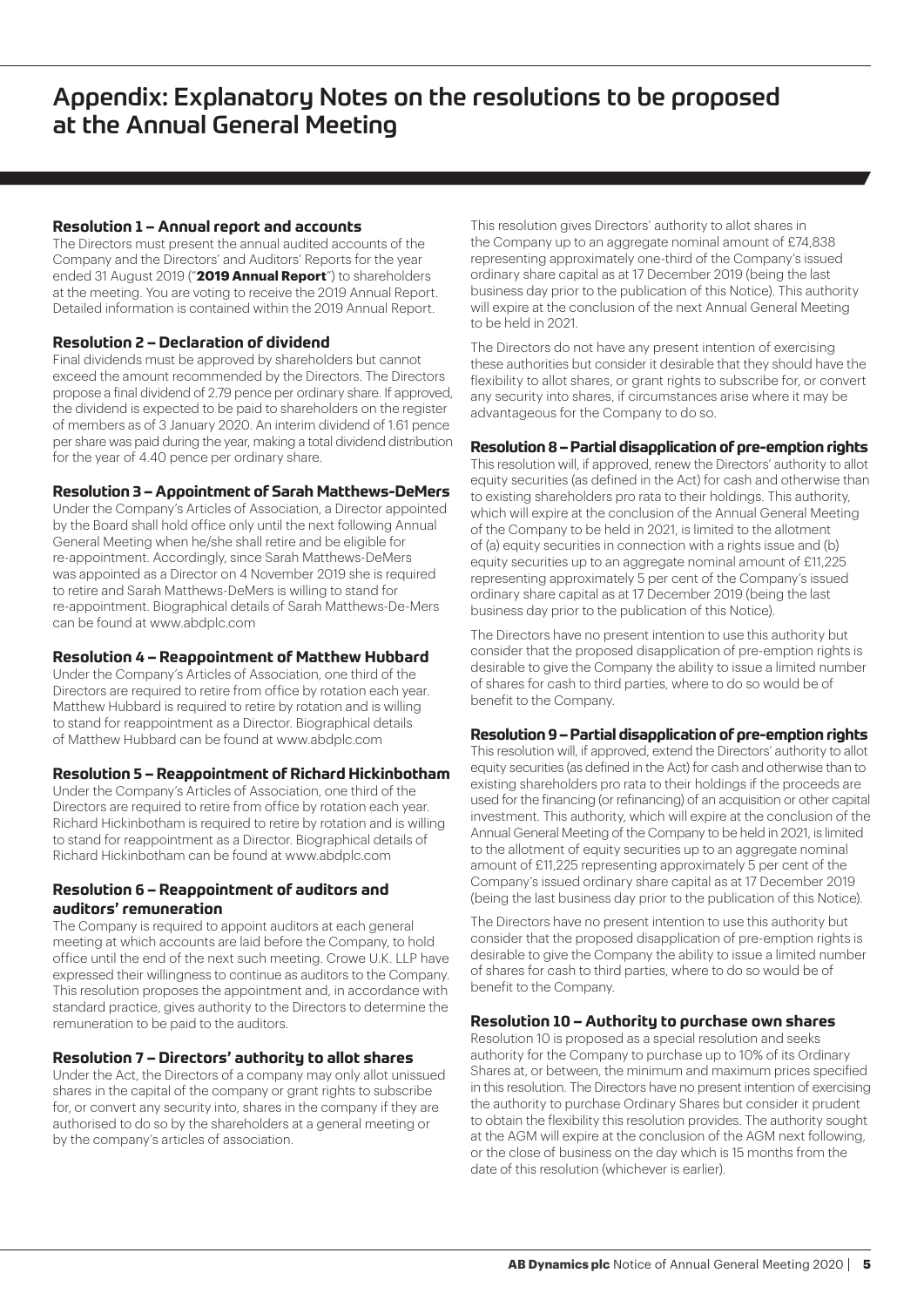**6** | **AB Dynamics plc** Notice of Annual General Meeting 2020

 $\sqrt{I}$   $I$   $I$